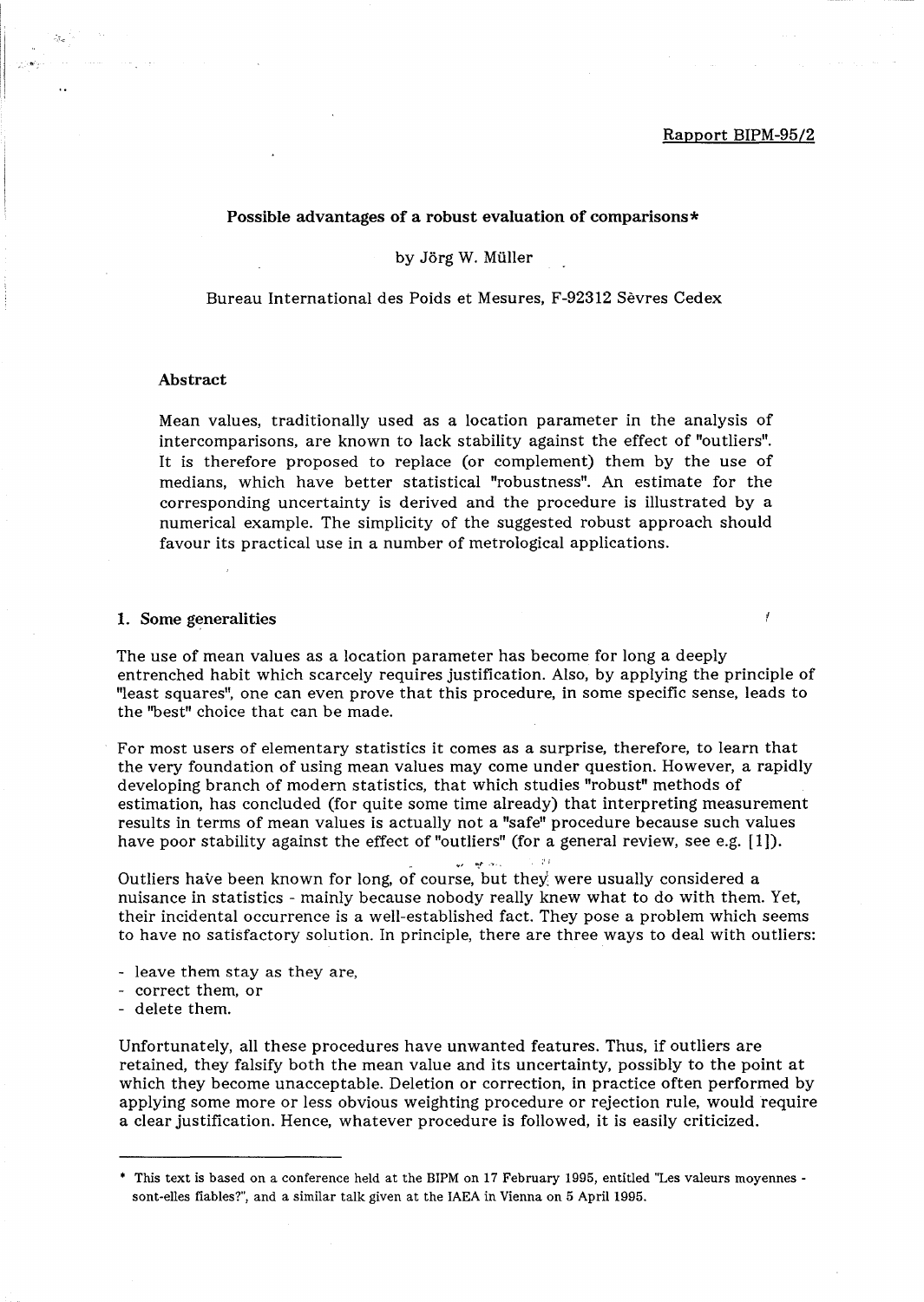To this uncomfortable situation comes an unexpectIy simple solution. It is offered by the expanding field of "robust statistics", and comes as a most welcome rescue.

Let us concentrate on a single way - certainly the simplest and no doubt one of the more efficient ones - to achieve a protection against the unwanted effects of outliers. It is simply to replace the mean value by the corresponding median (or central value). For a continuous variate x, the median  $\tilde{m}$  is defined, using the (cumulative) distribution function  $F(x)$ , by the condition.

$$
F(\tilde{m}) = \frac{1}{2} \,. \tag{1}
$$

This means that one half of the observations are below and the other half above the median.

For a sample of n ordered variables  $x_1$ ,  $x_2$ , ...,  $x_n$ , the sample median, denoted as  $\tilde{m}$  = med {x<sub>i</sub>}, is given by (with integer k)

$$
\tilde{m} = \begin{cases} x_{k+1}, & \text{for } n = 2k + 1, \\ \frac{1}{2} (x_k + x_{k+1}), & \text{for } n = 2k. \end{cases}
$$
 (2)

As is well known, the median can also be obtained as solution from the condition that

$$
\sum_{i=1}^{n} |x_i - \tilde{m}| = \text{minimum} \tag{3}
$$

This equation then takes the place of the traditional principle of the least mean squares (see Appendix).

### 2. Uncertainty of the median

While the replacement of the mean value by the corresponding median  $\tilde{m}$  is a simple and straightforward procedure, the estimation of the uncertainty  $s(\tilde{m})$  to be associated with  $\tilde{m}$  requires some more thought.

In the spirit of our robust approach we base this estimate also on a quantity which involves medians. An obvious choice is to use the "median of the absolute deviations", often abbreviated by MAD (a rather unfortunate choice), and defined by

$$
MAD = med \{ |x_i - \tilde{m}| \}, \quad for \ i = 1, 2, ..., n .
$$
 (4)

The required estimate for the uncertainty of  $\tilde{m}$  is then taken as

$$
s(\tilde{m}) = C MAD, \qquad (5)
$$

with a proportionality factor C which has to be evaluated.

The constant C is determined by requiring that, in the limit of large samples, the estimate coincides with what we would obtain for a sample taken from a normal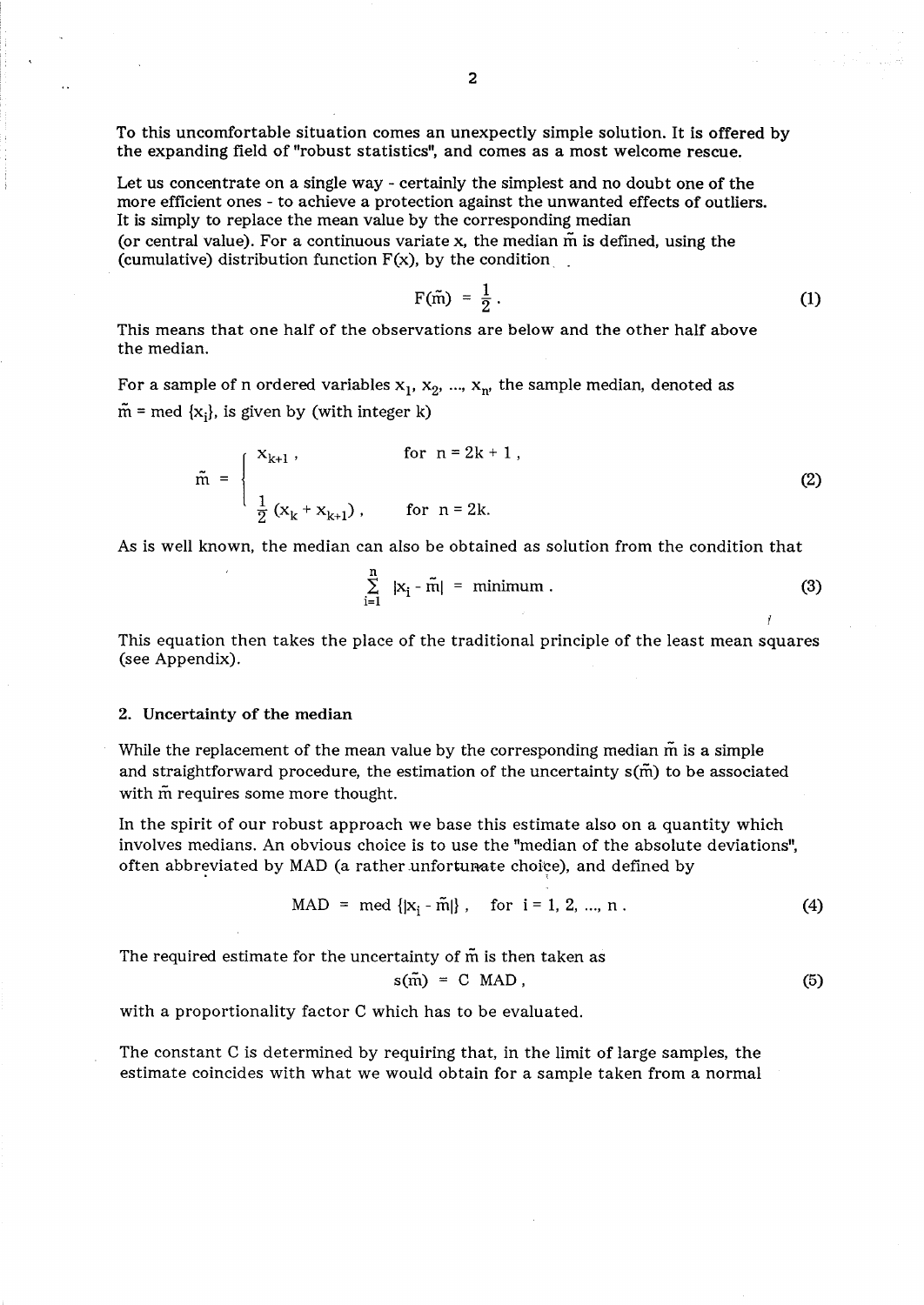population. This is an arbitrary but reasonable normalization.

The goal is achieved in two steps. First, we establish a relation between MAD and the parameter *a* of a normal distribution, and then we use the known ratio of the variances for the median and the mean, both for a sample of size n taken from a normal population.

For a normal distribution the density is

$$
\varphi(x) = \frac{1}{\sigma \sqrt{2\pi}} e^{-\frac{1}{2} \left(\frac{x-\mu}{\sigma}\right)^2}
$$

As for any symmetrical distribution, mean and median coincide, thus  $\tilde{m} = \mu$ . In addition, we can choose  $\mu = 0$ ; thus MAD = med{|x|}. According to (1) we then have to evaluate the limits for

$$
\int_{-\alpha}^{\alpha} \varphi(x) \, \mathrm{d}x = 1/2 \, ,
$$

or

$$
\int_0^{\alpha} \varphi(x) dx = 1/4.
$$

Tables give the numerical solution (for  $\sigma = 1$ )

$$
\alpha \cong 0,674.5 \tag{6}
$$

We thus find that MAD can be linked, for a normal distribution, with the average  $\ell$ standard deviation  $\sigma(x)$  of a single observation x, by

$$
MAD \cong \alpha \sigma(x).
$$

By increasing n, the precision of MAD is improved but its value remains essentially unchanged. Only for the special case of  $n = 1$  do we always have MAD = 0. This can be taken into account by writing

$$
MAD = \sqrt{\frac{n-1}{n}} \alpha \sigma(x) . \qquad (7)
$$

However, we must not forget that the uncertainty to be determined is that of a median, not of a mean value. From the theory of order statistics it is known that, in the case of a normal distribution, the (asymptotic) variance of the median, based on a sample of n values, is given by (see e.g. [2] or [3])

$$
s^2(\tilde{m}) \cong \frac{\pi}{2n} \sigma^2(x) \tag{8}
$$

Therefore, the uncertainty to be associated with the sample median  $\tilde{m}$  is

$$
s(\tilde{m}) = \sqrt{\frac{\pi}{2n}} \sqrt{\frac{n}{n-1}} \frac{MAD}{\alpha} \cong \frac{1,858}{\sqrt{n-1}} \text{ MAD}.
$$
 (9)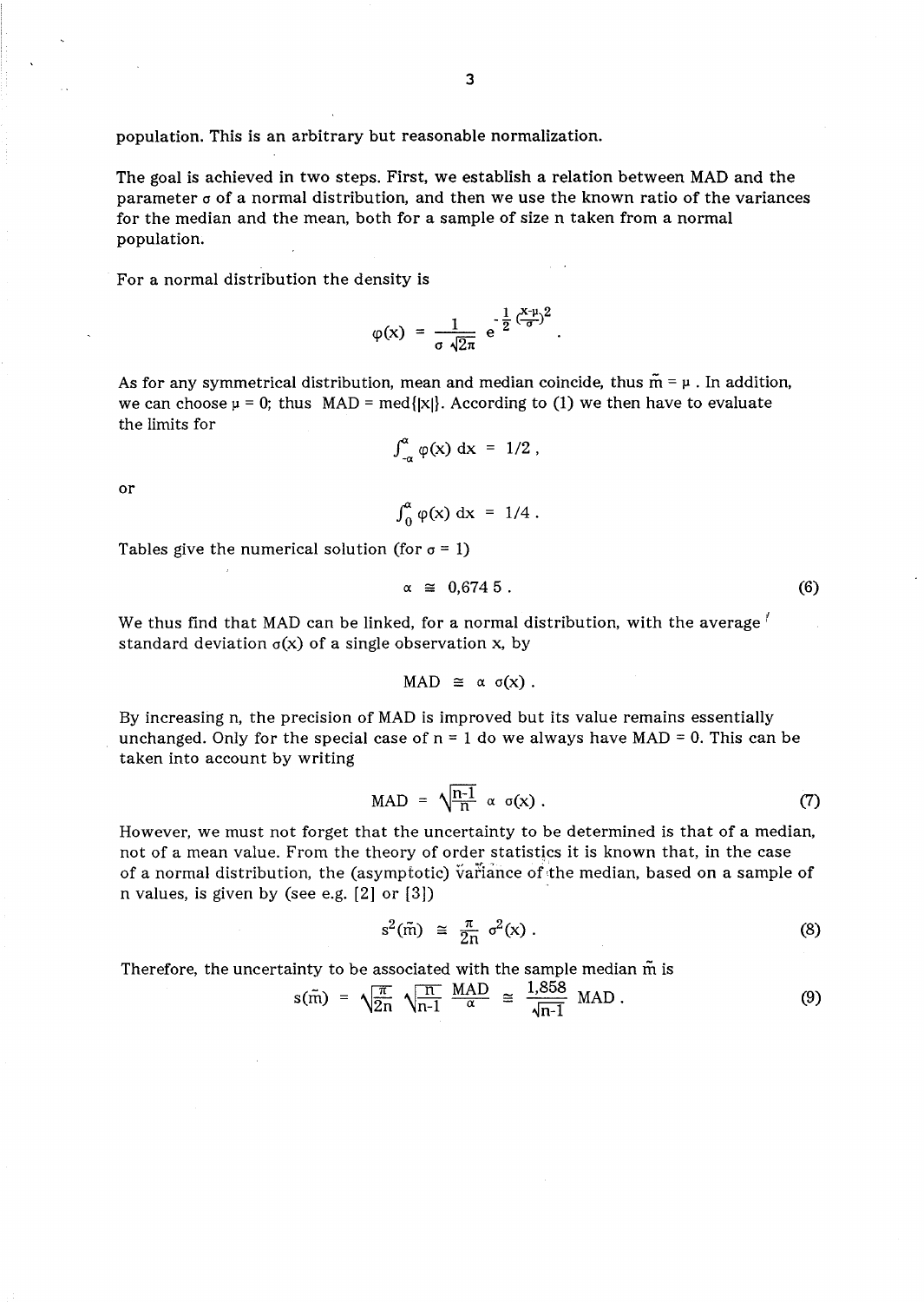In other words, the required proportionality factor in (5) can be taken as

$$
C \cong \frac{1,9}{\sqrt{n-1}}.
$$

Note that (9) disagrees with a corresponding result recently given in [4], where C is simply taken as  $1/\alpha$ .

# 3. An example

To illustrate with a numerical example, we choose the six half-life measurements for  $125$ <sub>I</sub> performed in the framework of a recent international comparison of activity measurements [5]. The results, obtained in different laboratories, are (in units of days and ignoring the stated uncertainties), when arranged in order of increasing values,

$$
59,26 \qquad 59,29 \qquad 59,38 \qquad 59,39 \qquad 59,40 \qquad 59,90.
$$

This leads to the sample median

$$
\tilde{m} = \frac{1}{2} (59,38 + 59,39) d \approx 59,38 d.
$$

To determine the uncertainty of m, we list the absolute deviations of the values from their median, again in increasing order, i.e.

$$
0,00 \qquad 0,01 \qquad 0,02 \qquad 0,09 \qquad 0,12 \qquad 0,52.
$$

This gives for their median, according to (4),

$$
MAD = \frac{1}{2} (0.02 + 0.09) d \approx 0.06 d,
$$

thus with (9)

$$
s(\tilde{m}) \cong \frac{1.9}{\sqrt{5}} \text{ MAD} \cong 0.05 \text{ d}.
$$

The resulting estimate for the half life of  $125$  is therefore

$$
T_{\frac{1}{2}} = (59.38 \pm 0.05) d,
$$
 (10a)

Ĭ

which compares favourably with the latest adjusted value [6] of

$$
T_{\frac{1}{2}} = (59,408 \pm 0,008) d. \tag{10b}
$$

A traditional analysis (without weights) of the six values gives the mean value (59,44  $\pm$ 0,10) d, whereas, after deletion of the highest value as a possible outlier, one finds  $(59,34 \pm 0,03)$  d.

It will be noted that the suggested robust estimation method is extremely simple to apply and, in our example, leads directly to a reasonable result. Obviously, there exist more sophisticated approaches with a somewhat higher efficiency (cf. [1] or [4]); their justification, however, is much less obvious and is not always free of subjective decisions. As a start in planned applications, the use of the simple method based on the median should be adequate.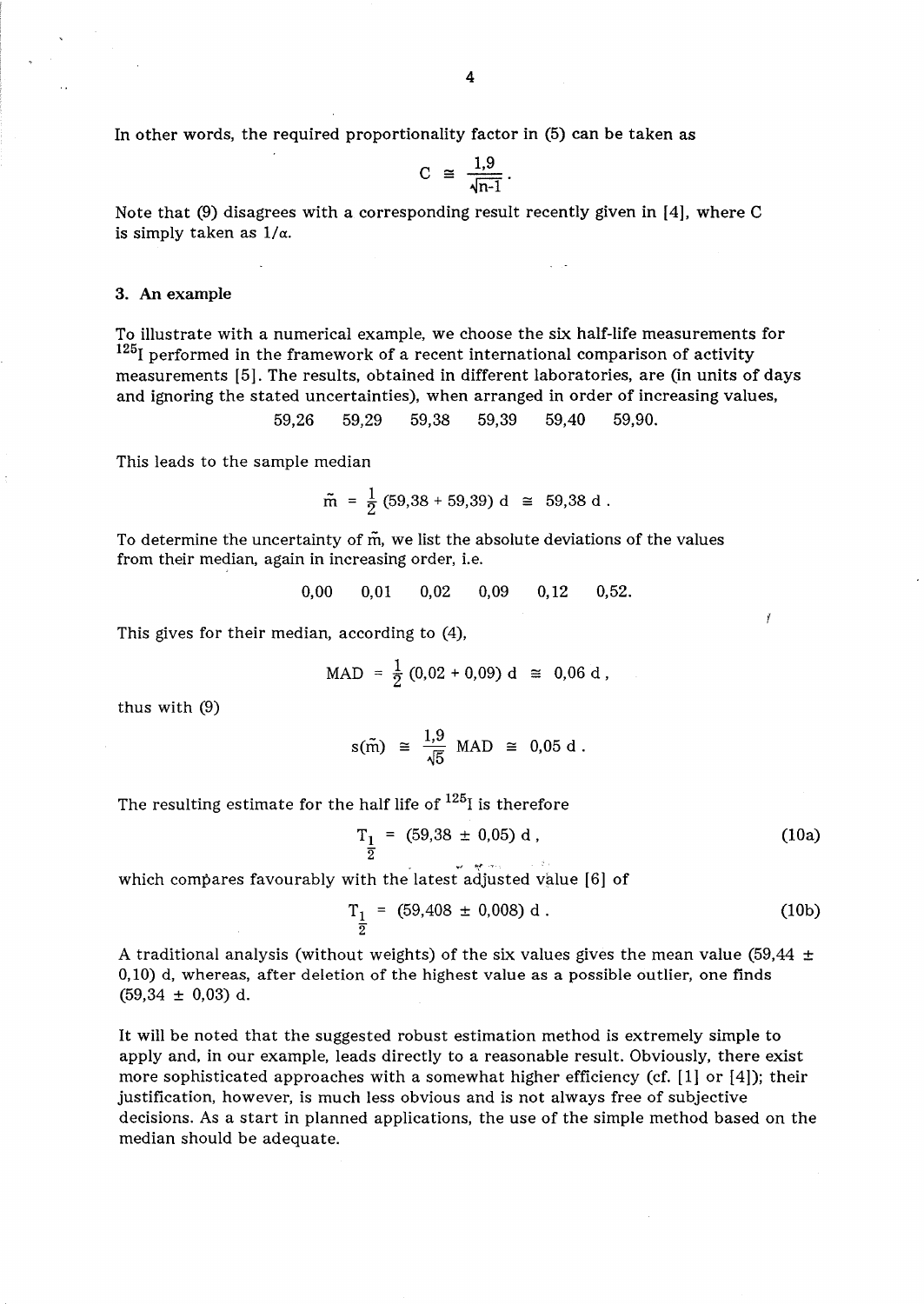# 4. Remarks on applications

An important task of the BIPM is to organize and analyse international comparisons in the various fields of its activity. Traditionally, an essential part of such an exercise is the evaluation of a mean value with its respective uncertainty. Experience shows that the occurrence of discrepant results (outliers) is a rather frequent nuisance for the analyzer. While it may be necessary to neglect some data to protect the majority of participants from a misinterpretation, it is an unpleasant task to inform a national laboratory that its result must be eliminated. Obviously, the BIPM would prefer to avoid such decisions which may cause problems to laboratories.

As we have seen above, an analysis based on the median is largely insensitive to the existence of outliers (and their position). This is why we suggest that the new technique be applied, perhaps simply as a complement to the traditional analysis, in all international comparisons organized by the BIPM. In situations without outliers, the additional result may serve as a welcome check.

Clearly, the analysis of an intercomparison largely depends on its purpose. While the determination of a consensus value is often the objective, in other cases the main interest is on discrepant data. Thus, for example in radiotherapy, all results within a given margin (for instance  $\pm$  2 %) may be equally acceptable, whereas those outside pose a serious problem, as such irradiations are either useless or dangerous. For such results, the aim is to find a reliable location with respect to a stable reference value, such as the median.

It will be obvious that the use of a robust analysis for data of heterogeneous origin has a much wider field of application than intercomparisons. Similar problems occur each time a compiler tries to determine a "best value" for application in physics, chemistry or technology. In particular, the technique should also prove useful in the analysis of data on fundamental constants.

If the data to be compared are not produced simultaneously (or "blindly", as in an intercomparison), but are assembled over a period of time, additional problems occur since it is unrealistic to assume that they remain independent. Strongly discrepant results are normally not published. While the resulting distortion may have a moderate effect on the adopted mean value, such "psychological" correlations inevitably lead to an underestimation of the uncertainty of input  $\sqrt[n]{a}$  luits for an adjustment, possibly by a factor of two.

An extension of the discussed robust approach to data with different statistical weights is possible, but not considered an urgent task since the process of selecting such weights is usually subjective in nature.

The above remarks are clearly of a personal nature and should not be taken as an official BIPM policy in these matters.

I thank Dr. T.J. Quinn, Director of the BIPM, for the kind interest he has shown in the approach presented here.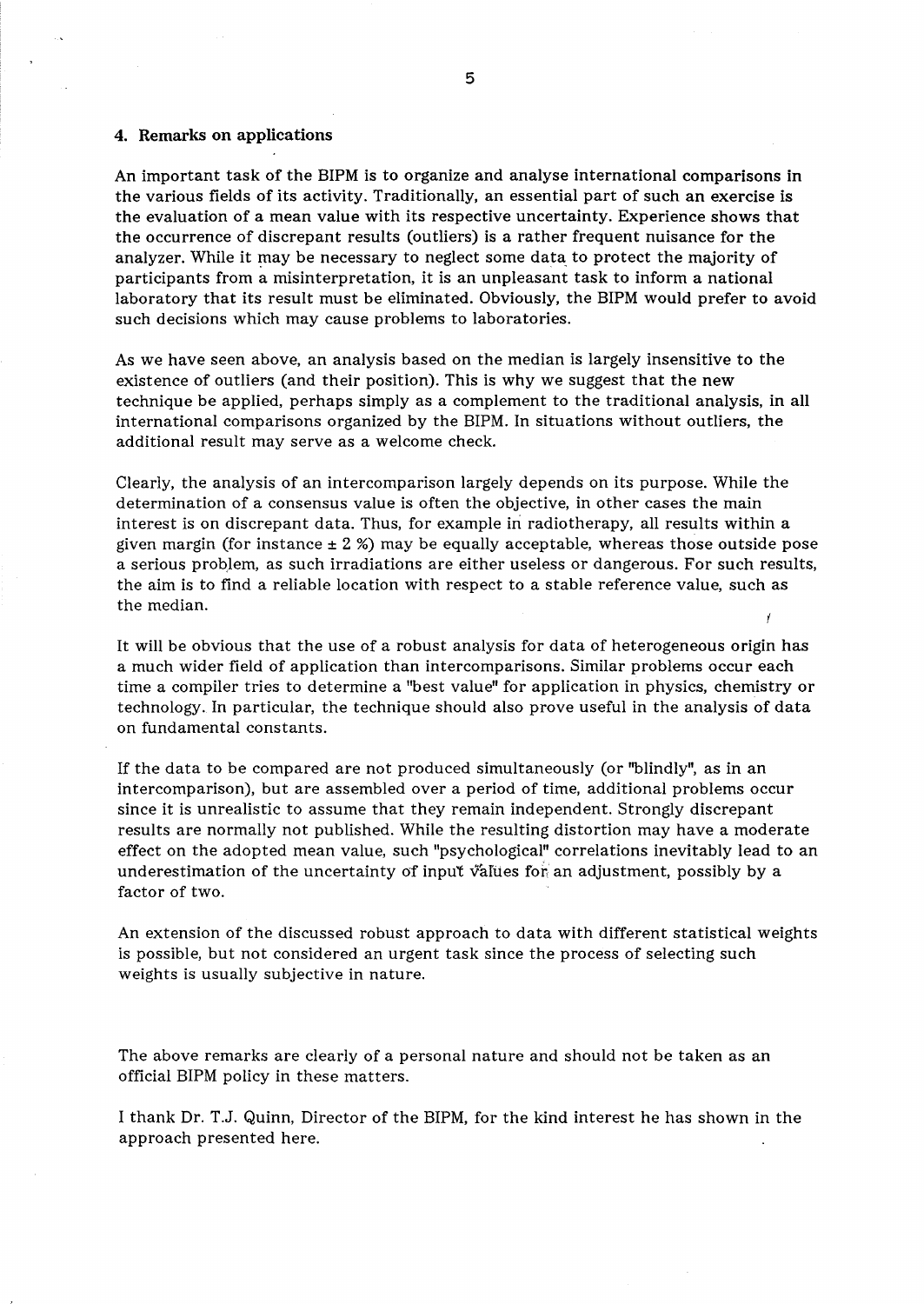# APPENDIX

The purpose of this appendix is to show in a simple and explicit way that the sample median  $t = \tilde{m}$  is indeed the solution for the condition

$$
Q = \sum_{i=1}^{n} |x_i - t| = \text{minimum} \tag{A1}
$$

for a sample of n results  $x_i$ .

It is practical to consider for this purpose the measurements  $x_i$  in their ordered form, say

$$
y_{-k} \le y_{-k+1} \le \ldots \le y_0 \le \ldots \le y_{k-1} \le y_k
$$

where  $n = 2k+1$  for n odd, but without  $y_0$  for an even number  $n = 2k$  of results.

Let us consider the various possibilities.

For 
$$
n = 2
$$
:  
 $y_{-1}$   $y_{1}$   $y_{1}$ 

If t is located between  $y_{-1}$  and  $y_1: Q = y_1 - y_{-1} = Q_0$ .

For t outside this region we have

$$
Q = Q_0 + 2 |t - y_1| \quad \text{or} \quad Q_0 + 2 |t - y_1| \,. \tag{A2}
$$

The minimum  $Q_0$  is reached for any t in the first configuration. One can choose  $t = (y_1 + y_1)/2.$ 

In the more general case of n even, an equal number of measurements is added to the left (y<sub>-2</sub>, y<sub>-3</sub>, ...) and to the right (y<sub>2</sub>, y<sub>3</sub>, ...) of the interval considered above. Hence, the minimum

$$
Q = Q_0 + \sum_{j=2}^{k} (y_j - y_j)
$$
 (A3)

still applies for t between  $y_{-1}$  and  $y_1$ , as for  $n = 2$ .

For 
$$
n = 3
$$
:  
\n $y_{-1}$   
\n $y_0$   
\n $y_1$ 

In this case we obviously have (for t between  $y_{-1}$  and  $y_1$ )

$$
Q = y_1 - y_{-1} + [t - y_0]
$$
  
= y\_1 - y\_{-1} = Q\_0, if t = y\_0. (A4)